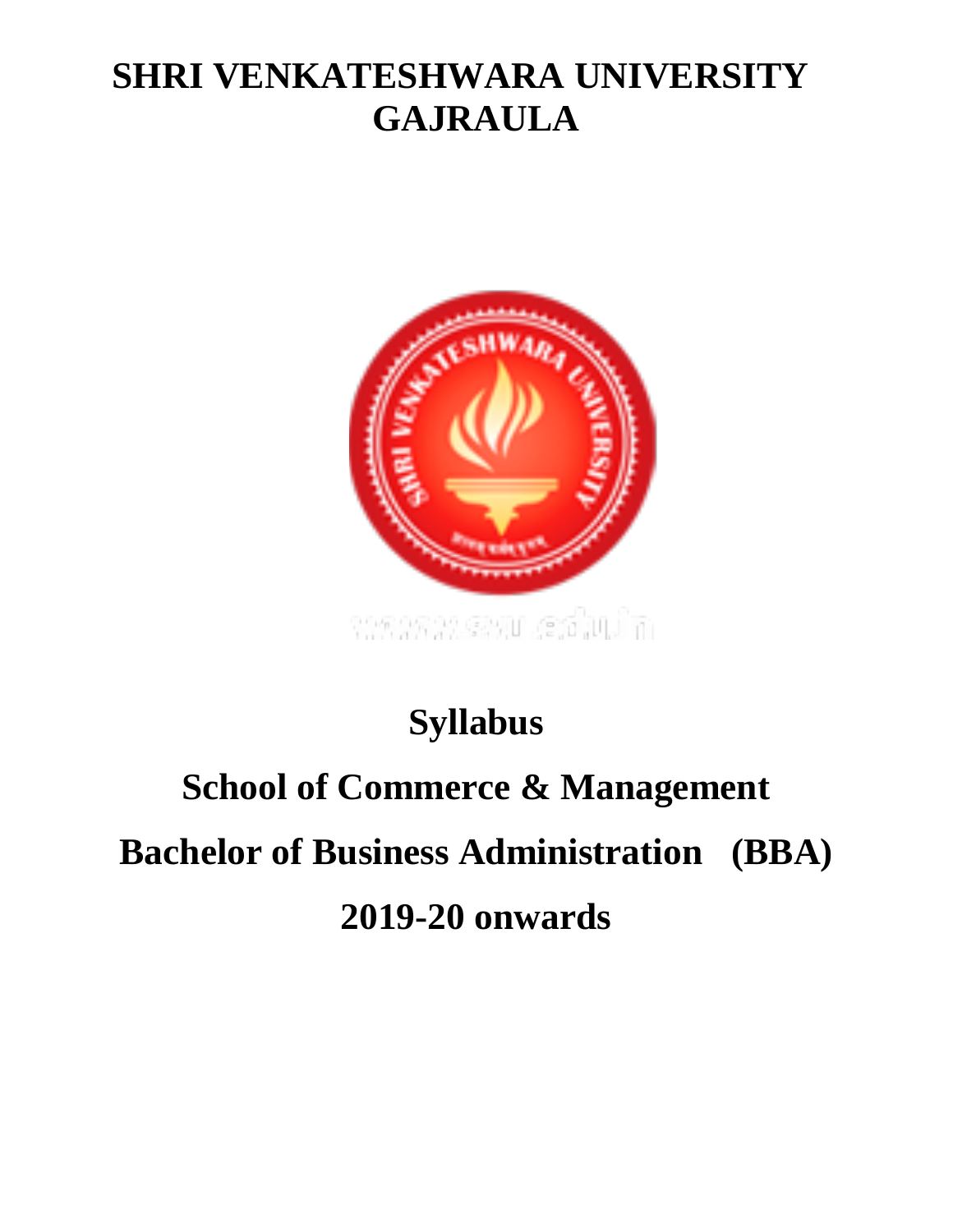|  |  | <b>Year: 3 Semesters: VI</b> |  |
|--|--|------------------------------|--|
|--|--|------------------------------|--|

| S.N.                 | <b>Subject</b> | <b>Subject</b>              |                  |                |                |            | <b>EVALUATION SCHEME</b> |               |     |     |    |  |
|----------------------|----------------|-----------------------------|------------------|----------------|----------------|------------|--------------------------|---------------|-----|-----|----|--|
|                      | Code           |                             | <b>SESSIONAL</b> |                |                | <b>ESE</b> | <b>Total</b>             | <b>Credit</b> |     |     |    |  |
|                      |                |                             | <b>EXAMS</b>     |                |                |            |                          |               |     |     |    |  |
|                      |                |                             | L                | T              | ${\bf P}$      | CT         | <b>TA</b>                | <b>Total</b>  |     |     |    |  |
| 1.                   |                | <b>Opt Any One</b>          |                  | $\overline{2}$ |                |            |                          |               |     |     |    |  |
| $\ddot{\phantom{a}}$ | <b>BBA-611</b> | <b>Strategic Management</b> | 5                |                |                | 20         | 10                       | 30            | 70  | 100 | 6  |  |
|                      |                | <b>&amp;Business Policy</b> |                  |                |                |            |                          |               |     |     |    |  |
|                      | <b>BBA-612</b> | <b>International Trade</b>  |                  | $\overline{2}$ |                |            |                          |               |     |     |    |  |
|                      |                |                             | 5                |                |                | 20         | 10                       | 30            | 70  | 100 | 6  |  |
| $\overline{2}$       |                | <b>Opt Any One</b>          |                  | $\overline{2}$ |                |            |                          |               |     |     |    |  |
|                      | <b>BBA-613</b> | Goods & Service Tax         | 5                |                |                | 20         | 10                       | 30            | 70  | 100 | 6  |  |
|                      | <b>BBA-614</b> | Fundamentals of E-          |                  | $\overline{2}$ |                |            |                          |               |     |     |    |  |
|                      |                | Commerce                    | 5                |                |                | 20         | 10                       | 30            | 70  | 100 | 6  |  |
| 3                    |                | <b>Opt Any One</b>          |                  | $\overline{2}$ |                |            |                          |               |     |     |    |  |
|                      | <b>BBA-615</b> | <b>Health Care</b>          | 5                |                |                | 20         | 10                       | 30            | 70  | 100 | 6  |  |
|                      | <b>BBA-616</b> | Corporate Social            |                  | $\overline{2}$ |                |            |                          |               |     |     |    |  |
|                      |                | Responsibility              | 5                |                |                | 20         | 10                       | 30            | 70  | 100 | 6  |  |
|                      |                | <b>Total</b>                | 15               | 6              | $\blacksquare$ | 60         | 30                       | 90            | 210 | 300 | 18 |  |
| $\overline{4}$       | <b>BBA-617</b> | Human Valves (Non-          |                  |                |                |            |                          |               |     |     |    |  |
|                      |                | CGPA)                       | 1                | $\overline{2}$ |                | 20         | 10                       | 30            | 70  | 100 | 2  |  |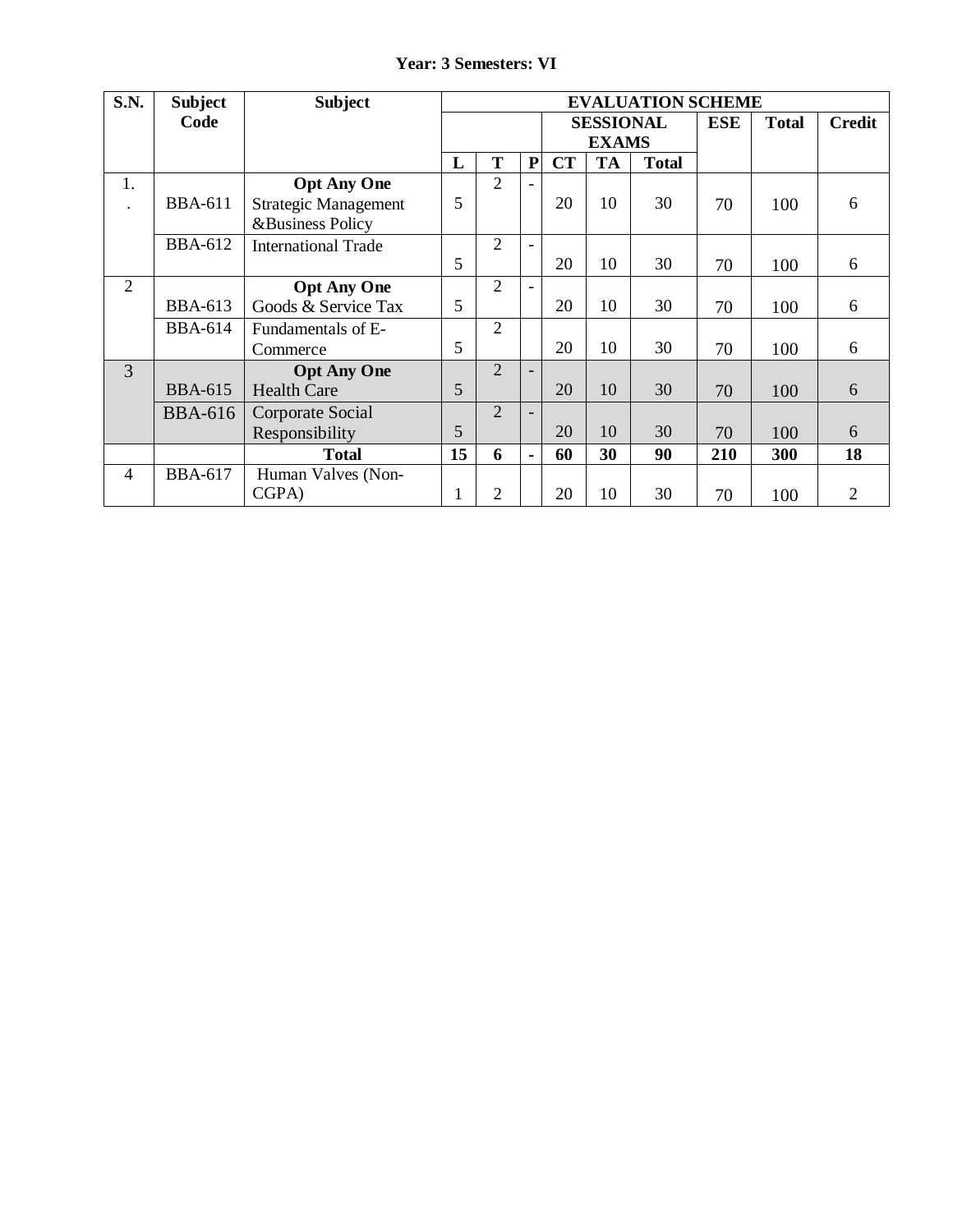### **Semester VI**

### **Code-BBA-611 Strategic Management & Business Policy**

### *Learning objective:*

*The present course aims at familiarizing the participants with the concepts, tools and techniques of corporate strategic management so as to enable them to develop analytical and conceptual skills and the ability to look at the totality of situations. Class participation will be fundamental to the development of the skills of the students*.

### **UNIT I (6 Sessions)**

Introduction, Strategic Management, Business Policy, Corporate Strategy, Basic Concept of Strategic Management, Mission, Vision, Objectives, Impact of globalization, Basic Model of Strategic Management, Strategic Decision Making.

### **UNIT II (8 Sessions)**

Impact of Internet and E-Commerce, Role of Strategic Management in Marketing, Finance, HR and Global Competitiveness.

Environmental Scanning, Industry Analysis, Competitive Intelligence ETOP Study, OCP, SAP Scanning,

### **UNIT III (10 Sessions)**

Corporate Analysis, Resource based approach, Value-Chain Approach, Scanning Functional Resources, Strategic Budget and Audit.

SWOT Analysis, TOWS Matrix, Various Corporate Strategies: Growth/ Expansion, Diversification, Stability, Retrenchment & Combination Strategy.

### **UNIT IV (8 Sessions)**

Process of Strategic Planning, Stages of corporate development, Corporate Restructuring, Mergers & Acquisitions, Strategic Alliances, Portfolio Analysis, Corporate Parenting, Functional Strategy, BCG Model, GE 9 Cell, Porters Model: 5 Force and Porters Diamond Model, Strategic Choice.

### **UNIT V (8 Sessions)**

Strategy Implementation through structure, through Human Resource Management: through values and ethics. Mc Kinsey's 7S Model, Organization Life Cycle, Management and Control, Activity based Costing, Strategic Information System. Case Study related to the Entire Syllabus.

### *Learning Outcome*

*1.Understand the basic concepts and principles of strategic management analyse the internal and external environment of business*

*2.Develop and prepare organizational strategies that will be effective for the current business environment* 

*3.Devise strategic approaches to managing a business successfully in a global context*

### **Suggested Reading**

- **1.** Carpenter-Strategic Management(Pearson)
- 2. Kazmi A. Business Policy and Strategic Management (Tata Mc Graw Hill,  $2<sup>nd</sup> Ed.$ )
- 3. Kachru Strategic Management: (Excel Books)
- 4. Cliff Bowman Business Policy and Strategy (Prentice Hall of India)
- 5. Trehan- Strategic Management ( Wiley)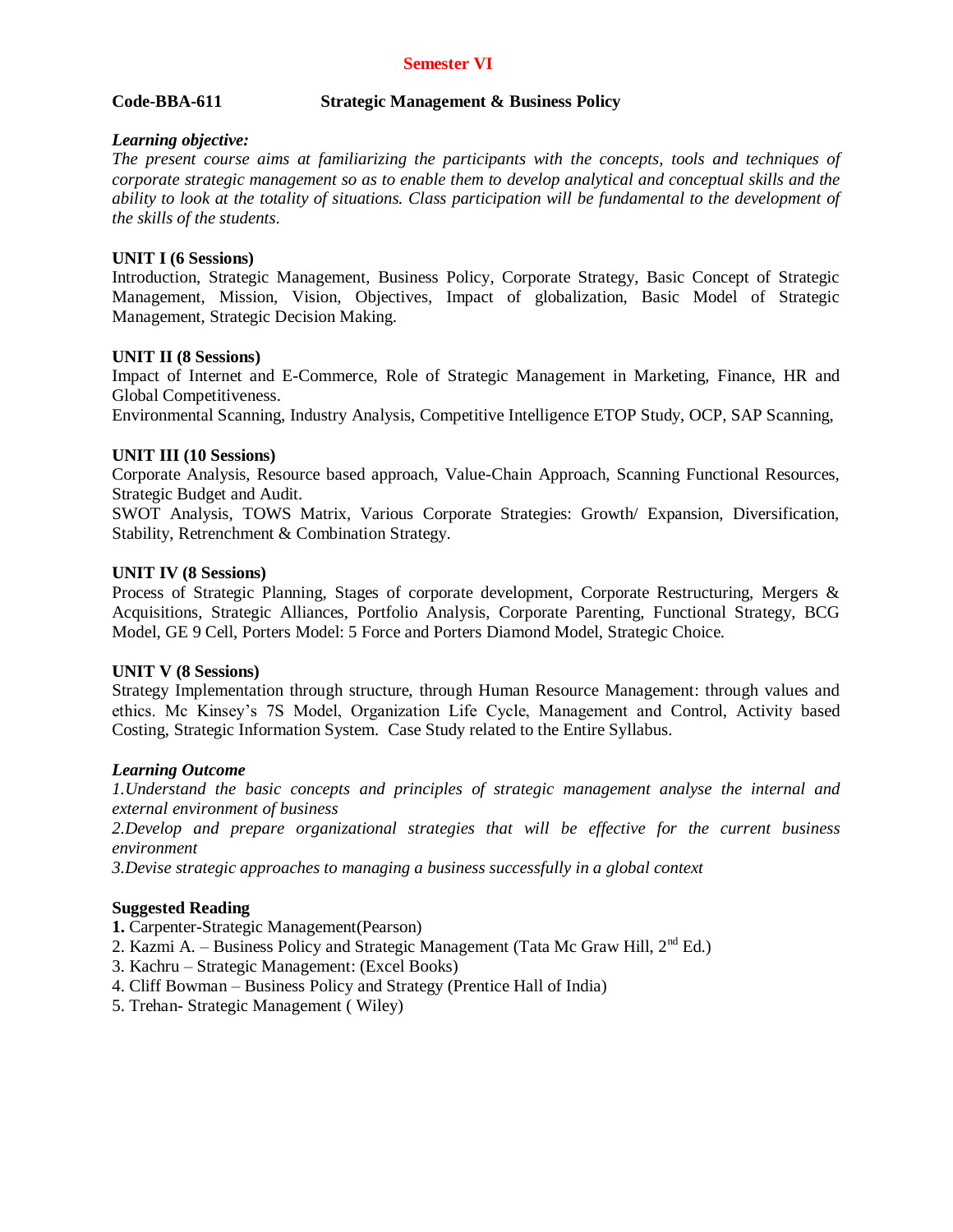### **Code-BBA-612 International Trade**

### *Learning Objective*

*1. Knowledge: Basic and broad knowledge in international business environment, strategies and management. Ability to apply concepts, principles and theories to simple business situations. 2. Global Perspective: Awareness of the different thinking and viewpoints of diverse cultures. 3. Awareness of the global business environment and its impacts on businesses.*

**Unit I-** Basics of international trade: Basics of international trade, international trade theories, drivers of international trade, restraining forces, recent trends in world trade.

**Unit II-** Foreign trade & economic growth: Foreign trade & economic growth, balance of trade, balance of payments, free trade, forms and restrictions.

**Unit III-** International economic institutions: International economic institutions, IMF, World Bank, WTO (in brief), Regional economic groupings NAFTA, EU, ASEAN, SAARC.

- Recent trends in India's foreign trade: Recent treds in India's foreign trade, institutional infrastructure for export promotion in India, projects & consultancy exports.

**Unit V-** India's Trade Policy: India's Trade policy, export assistance, marketing plan for exports.

### *Learning Outcome*

*1. Explain the concepts in international business with respect to foreign trade/international business 2. Apply the current business phenomenon and to evaluate the global business environment in terms of economic, social and legal aspects*

Suggested Readings:

1. Varshney & Bhattacharya: International Marketing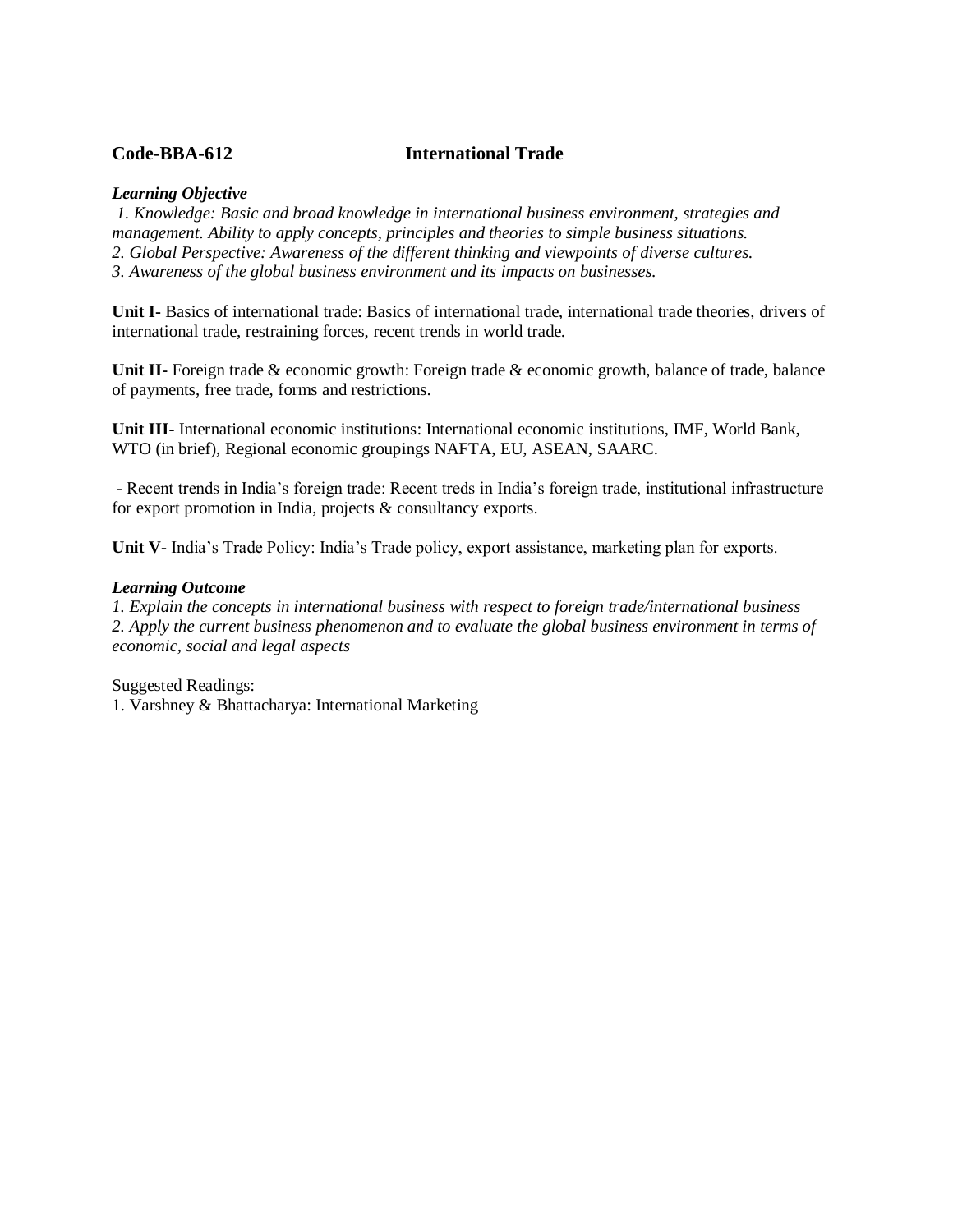### **Code-BBA-613 Goods & Service Tax**

*Learning objective : To give the students a general understanding of the GST law in the country and provide an insight into practical aspects of GST and equip them to become tax practitioners.*

**Unit I** Introduction to Goods and Services Tax Introduction - Stages of Evolution of Goods and Services Tax - Methodology of GST – Subsuming of taxes- constitutional background - Benefits of implementing GST- Structure of GST- Central Goods and Services Tax - State Goods and Services Tax - UTGST - Integrated Goods and Services Tax - Important concepts and definitions under CGST Act and IGST ActGSTN - HSN Code - SAC code - GST council – Structure, Power and Functions.

**Unit II** Levy, Tax Collection and Reverse Charge Mechanism Levy and Collection of Tax -Rates of GST- Scope of Supply - Composite and Mixed Supplies ,E-commerce under GST regime- Liability to pay tax.

**Unit III** Input Tax Credit & Payment of GST Cascading Effect of Taxation- Benefits of Input Tax Credit-Manner of claiming input tax credit in different situations - Computation - Input service distribution - Computation - Recovery of Credit - Reversal of credit - Utilization of Input tax credit

**Unit IV** Registration, Returns and Accounts and Assessment Registration - Persons Liable for Registration - Compulsory Registration - Deemed Registration- Procedure For Registration - GSTIN - Amendment of Registration - Cancellation of Registration

### *Learning Outcomes*

*1.To enable the student to learn the concepts indirect tax & GST from the Pre-GST period to post GST period. 2.To Understand the importance of Indirect Taxes(GST) in the India & global economy & its contribution to the economic development*. **Suggested Readings:**

1) Indirect Taxes - Vinod K Singania,Taxmann's Publications, New Delhi

- 2) Indirect Taxes H.C Mehrotra, Sahitya Bhavan Publications, New Delhi
- 3) Illustrated Guide to Goods and Service Tax- C A Rajat Mohan- Bharat Publications
- 4) All About GST- V S Datey- Taxmann Publications.
- 5) Beginner's Guide to GST- Dr Vandana Bangar and Dr Yogendra Bangar- Aadhya Prakashan Banagar
- 6) Bare Act CGST 7) Bare Act SGST 8) Bare Act IGST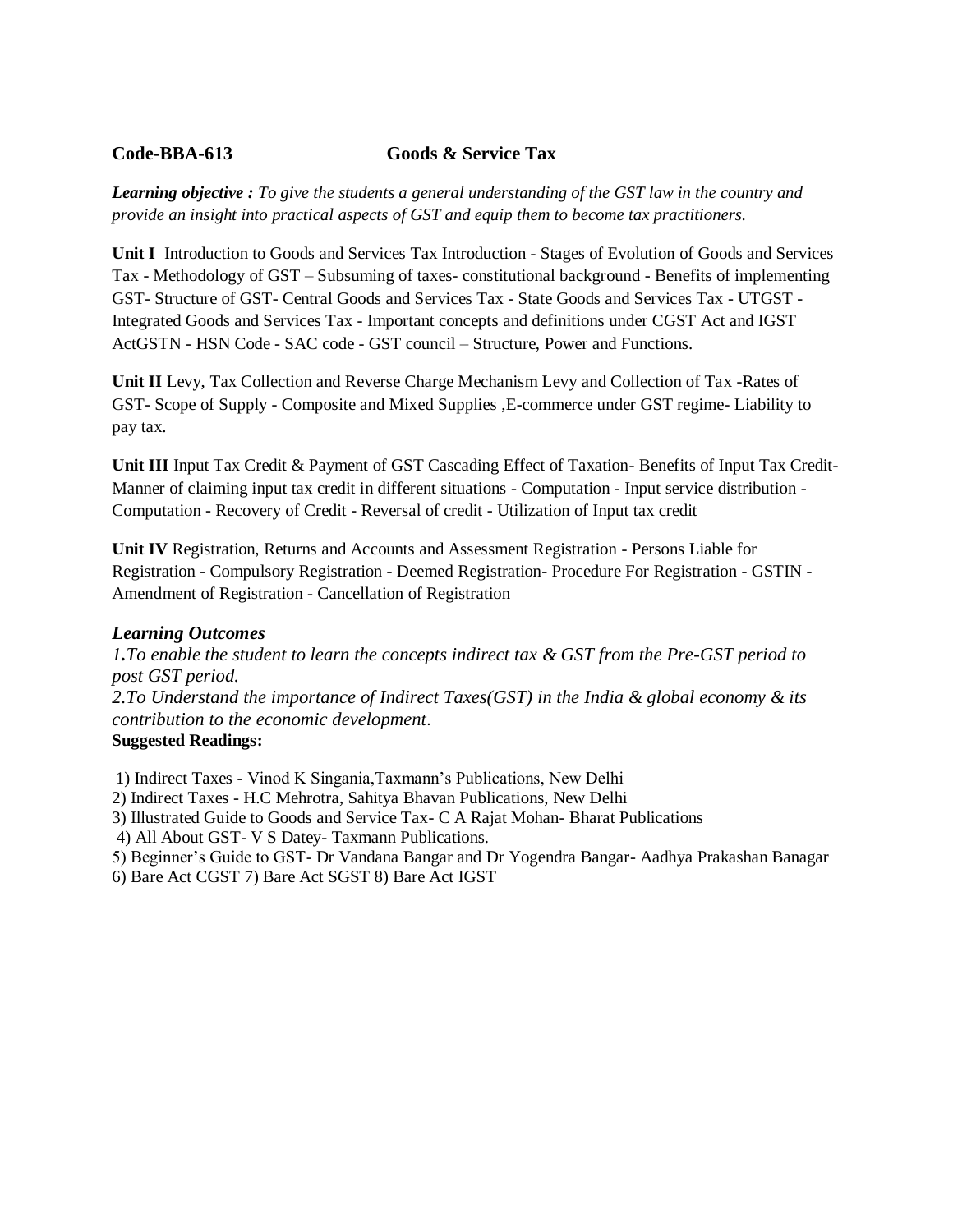### **Code-BBA-614 Fundamentals of E-Commerce**

### *Learning Objective :*

*1.The fundamental principles of e‐Business and e‐ Commerce and the role of Management, 2.The underlying used technologies with emphasis on Internet Technologies, 3.The application of tools and services to the development of small scale e‐Commerce applications*

**Unit I-** E-Commerce: Introduction, meaning and concept; Needs and advantages of e-commerce; Traditional commerce; Types of E-Commerce, Basic requirements of E-Commerce.

**Unit II-** Internet: Concept & evaluation, Characteristics of Internet: email, WWW. Ftp, telnet, Intranet & Extranet, Limitation of internet, Hardware & Software requirement of Internet, searches Engines.

**Unit III-** Electronic Payment Systems: E-Cash, e-cheque, credit cards, debit cards, smart cards, E-Banking, Manufacturing information systems.

**Unit IV-** EDI introduction, networking infrastructure of EDI, Functions & Components of EDI File types of EDI.

**Unit V-** Security issues of e-commerce: Firewall, E-locking, Encryption; Cyber laws- aims salient provisions; PKI (Public key infrastructure)

### *Learning Outcome*

*1.Recognize the impact of Information and Communication technologies, especially of the Internet in business operations.* 

*2.Recognize the fundamental principles of e‐Business and e‐Commerce.* 

*3. Distinguish the role of Management in the context of e‐Business and e‐Commerce .*

*4.Explain the added value, risks and barriers in the adoption of e‐Business and e‐Commerce.* 

*5. Examine applications of e‐Commerce in relation to the applied strategic.*

### **Reference Books:**

- 1. Frontiers of E-Commerce Ravi Kalkota, TMH
- 2. O, Brien J Management Information System, TMH
- 3. Oberoi, Sundeep E-Security and You, TMH
- 4. Young, Margret Levine The complete reference to Internet, TMH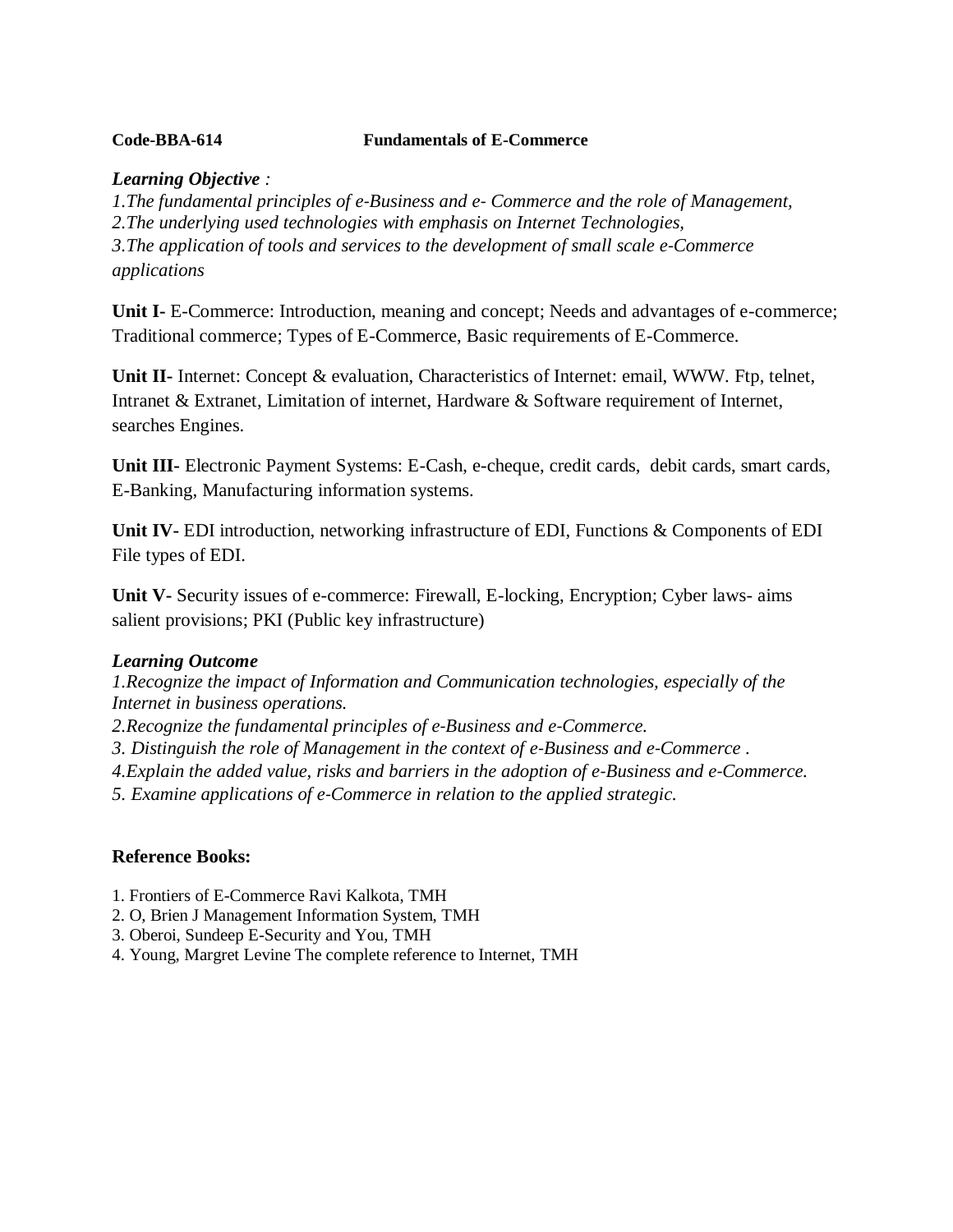### **Code-BBA-615** Health Care

*Learning Objective:Health care administration is a profession that deals with the provision of leadership, guidance and management in health systems. With many health facilities putting professionals with advanced degrees in health care administration into top leadership positions, the pressure to deliver quality services is increasing, the Bureau of Labor Statistics reports.*

**Unit-1** Concept of Health and Disease Concept of health & disease and well being. Natural history of disease and role of hospitals to offer various levels of care Prevention aspect of diseases Dynamics of disease transmission Changing pattern of diseases Concept of health indicators

**Unit-2** Demography & Vital Statistics Demography – its concept Vital events of life & its impact on demography Significance and recording of vital statistics Census & its impact on health policy, Health scenario of India- past, present and future Population policy National Health Policy & Inter-sectoral Co-ordination, National Five year plans

**Unit-3** National Health Programme Background objectives, action plan, targets, operations,. Health planning in India including various committees Centre, State, District and Block level structures and local bodies and Panchayati Raj Organisation and functions of community health centres and Primary Health Centres (PHCs). Health Manpower, Primary Health care and concept, Alternative systems of medicine, like Ayurveda, Homeopathy, etc. Holistic Approach Non-Governmental Organisations (NGOs) and Private Voluntary Organisations (PVOs). Unorganized Sector.

**Unit-4** Healthcare of the Community Healthcare delivery system in India at Primary, Secondary and Tertiary Care Indigenous system of medicine in India Community participation in healthcare delivery system Health system in developed countries.

**Unit-5** Effects of Globalization in Health care Concept of Corporate Hospital in developing countries Infrastructure and lay out of an ideal corporate hospital Functioning of modern hospitals & changing need of patients Hospitality in Hospital Care

### *Learning Outcome:*

- *Explain and compare the organizational elements, structure, performance, terminology, and delivery modalities for U.S. and global healthcare systems.*
- *Analyze the structure and interdependence of healthcare system elements and issues using critical thinking to formulate innovative system designs that improve healthcare delivery.*

### **Suggested reading:**

Textbook of Preventive & Social Medicine- Dr. K. Park Textbook of community medicine: V. K. Mahajan Population studies – Asha Bhendre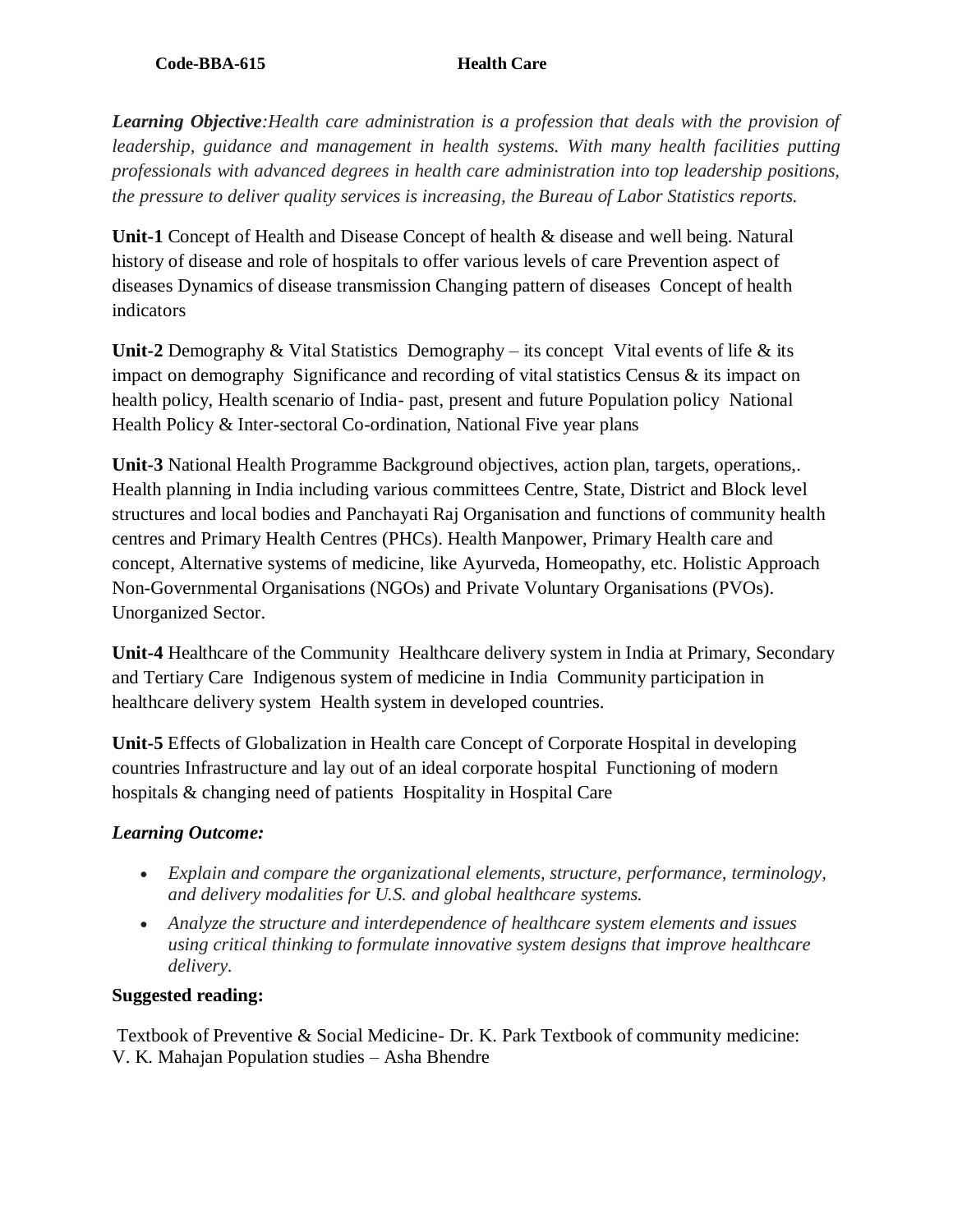### **Code-BBA-616 Corporate Social Responsibility**

*Course Objectives: This course will enable students to understand the rationale behind CSR and sustainability. This course takes students through an evaluation of risks and potential impacts in decision making, enabling them to recognize the links between the success of an organization and the well-being of a community/society.*

**Unit I:** Introduction to CSR: Meaning & Definition of CSR, History & evolution of CSR. Concept of Charity, Corporate philanthropy, Corporate Citizenship, CSR-an overlapping concept. Concept of sustainability & Stakeholder Management.

**Unit II:** Sustainable Business; relation between CSR and Corporate governance; environmental aspect of CSR; Chronological evolution of CSR in India; models of CSR in India.

**Unit III:** International framework for corporate social Responsibility, Millennium Development goals, Sustainable development goals, human rights.

**Unit IV:** Review current trends and opportunities in CSR.CSR as a Strategic Business tool for Sustainable development.

### *Learning Outcomes:*

- *Understand and demonstrate the intrinsic interdependence between Corporate Social Responsibility (CSR), Corporate Governance*
- *Understand, analyze, rationalize (defend) and formulate CSR mandates for companies.*

### **Reference Books:**

- 1. Corporate Social Responsibility: An Ethical Approach Mark S. Schwartz
- 2. The World Guide to CSR Wayne Visser and Nick Tolhurst
- 3. Innovative CSR by Lelouche, Idowu and Filho
- 4. Corporate Social Responsibility in India Sanjay K Agarwal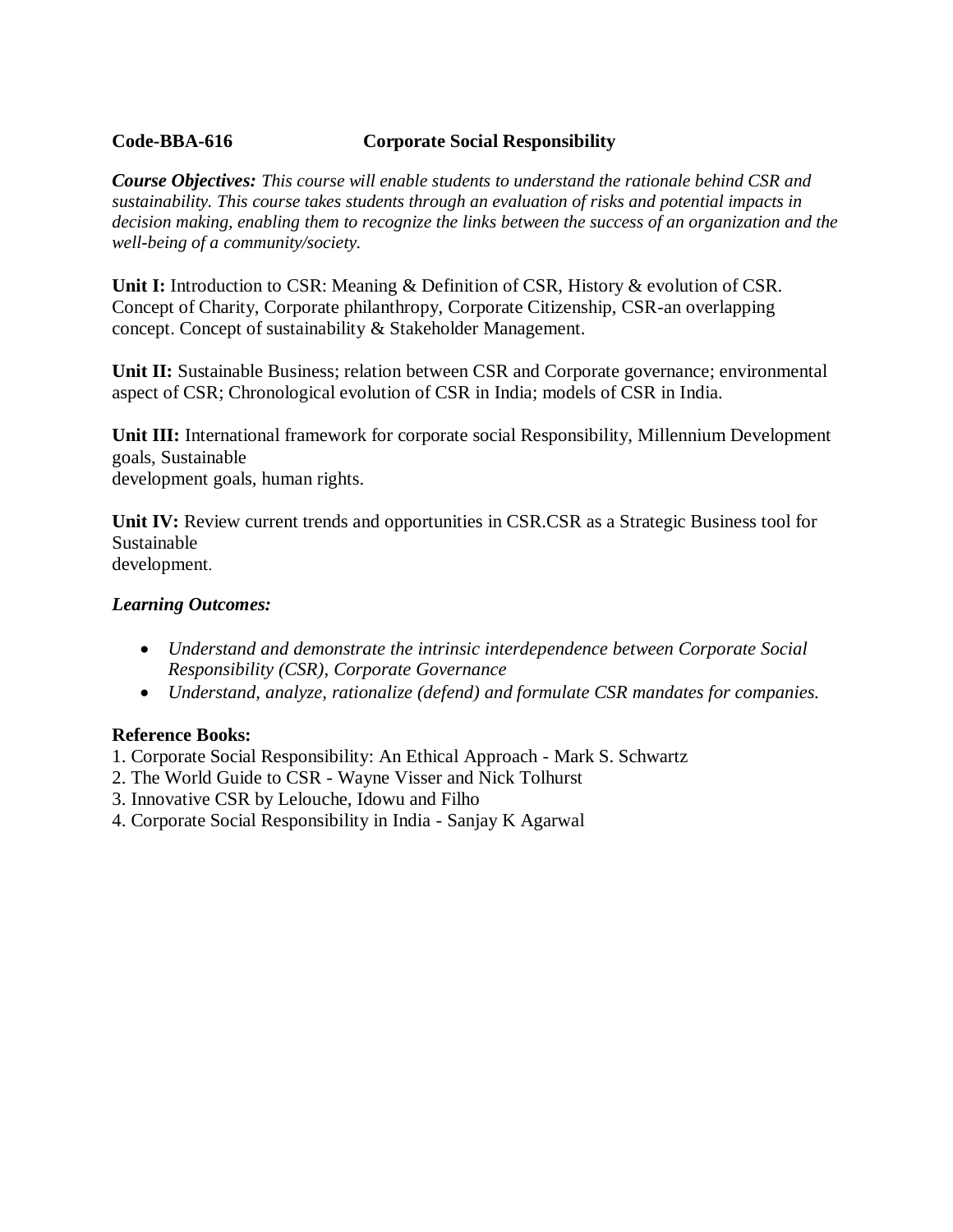### **Code:-BBA-617 Human Values**

### *Learning Objectives:*

*1. To help students distinguish between values and skills, and understand the need, basic guidelines, content and process of value education.*

*2. To help students initiate a process of dialog within themselves to know what they 'really want to be' in their life and profession*

*3. To help students understand the meaning of happiness and prosperity for a human being.*

### **UNIT-1**

Course Introduction - Need, Basic Guidelines, Content and Process for Value Education Understanding the need, basic guidelines, content and process for Value Education, Selfxploration–what is it? - its content and process; 'Natural Acceptance' and Experiential Validation- as the mechanism for self exploration, continuous Happiness and Prosperity- A look at basic Human Aspirations, Right understanding, Relationship and Physical Facilities- the basic requirements

For fulfillment of aspirations of every human being

### **UNIT-2**

Understanding Harmony in the Human Being - Harmony in Myself Understanding human being as a co-existence of the sentient 'I' and the material 'Body', Understanding the needs of Self ('I') and 'Body' - Sukh and Suvidha, Understanding the Body as an instrument of 'I' (I being the doer, seer and enjoyer), Understanding the characteristics and activities of 'I' and harmony in 'I', Understanding the harmony of I with the Body: Sanyam and Swasthya; correct appraisal of Physical needs, meaning of Prosperity in detail Programs to ensure Sanyam and Swasthya. **UNIT-3** 

Understanding Harmony in the Family and Society- Harmony in Human-Human

RelationshipUnderstanding harmony in the Family- the basic unit of human interaction , Understanding values in human-human relationship; meaning of Nyaya and program for its fulfillment to ensure Ubhay-tripti; Trust (Vishwas) and Respect (Samman) as the foundational values of relationship, Understanding the meaning of Vishwas; Difference between intention and competence, Understanding themeaning of Samman, Difference between respect and differentiation; the other salient values in relationship, Understanding the harmony in the society (society being an extension of family): Samadhan, Samridhi, Abhay, Sah-astitva as comprehensive Human Goals, Visualizing a universal harmonious order in society- Undivided Society (AkhandSamaj), Universal Order (SarvabhaumVyawastha )-from family to world family!.

 **UNIT-4** Understanding Harmony in the Nature and Existence - Whole existence as Co-existenceUnderstanding the harmony in the Nature, Interconnectedness and mutual fulfillment mong the four orders of nature- recyclability and self-regulation in nature, Understanding Existence as o-existence (Sah-astitva) of mutually interacting units in allpervasive space, Holistic perception of harmony at all levels of existence.

### *Learning Outcome:*

*On completion of this course, the students will be able to*